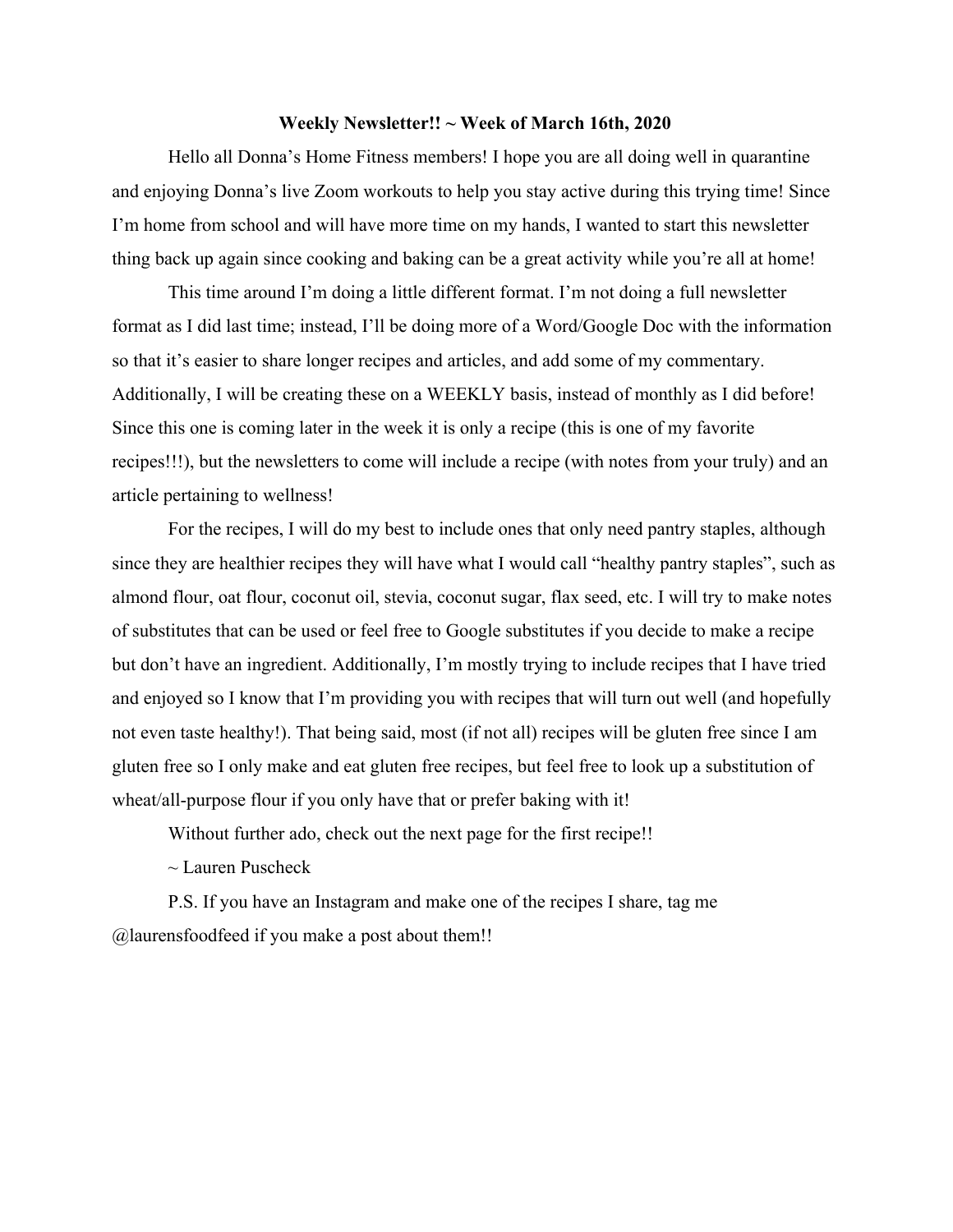## **Pumpkin Oatmeal Bars**

Lauren's Note: these bars are SO GOOD!!! I've made them twice now and between my mom and I, we make them disappear fast! The first time I made them my mom even asked me "Are those pumpkin bars you made healthy because I've been eating a lot of them"! Yes, they are healthy, but they sure don't taste like it!

Recipe from Shuangy's Kitchen Sink (my notes are in parentheses)

## **Ingredients:**

- $\geq$  2 cups oats
- $\geq \frac{1}{2}$  cup oat flour\*
- $\geq 2$  tsp pumpkin pie spice\*\*
- $\geq 1$  tsp baking powder
- $\geq \frac{1}{2}$  tsp sea salt
- $\triangleright$  1 cup pumpkin purée
- $> 1\frac{1}{4}$  cup oat milk or other milk of preference (I usually use almond)
- $\geq$  2 flax eggs or regular eggs\*\*\*
- $> \frac{1}{3}$  cup maple syrup
- $\geq 2$  tbsp coconut sugar or stevia\*\*\*\*
- $\geq$  any mix-ins you'd like (optional but highly recommended) chocolate chips, pecans, dried cranberries, walnuts, etc.

# **Directions:**

- 1. Preheat the oven to 375F. Grease or line a 9x9 baking dish with parchment paper.
- 2. In a mixing bowl, whisk together all the wet ingredients (pumpkin purée, maple syrup, flax eggs, and milk). Then, add in the dry ingredients (oats, pumpkin spice, baking powder, sea salt, and coconut sugar). Combine gently with a spatula.